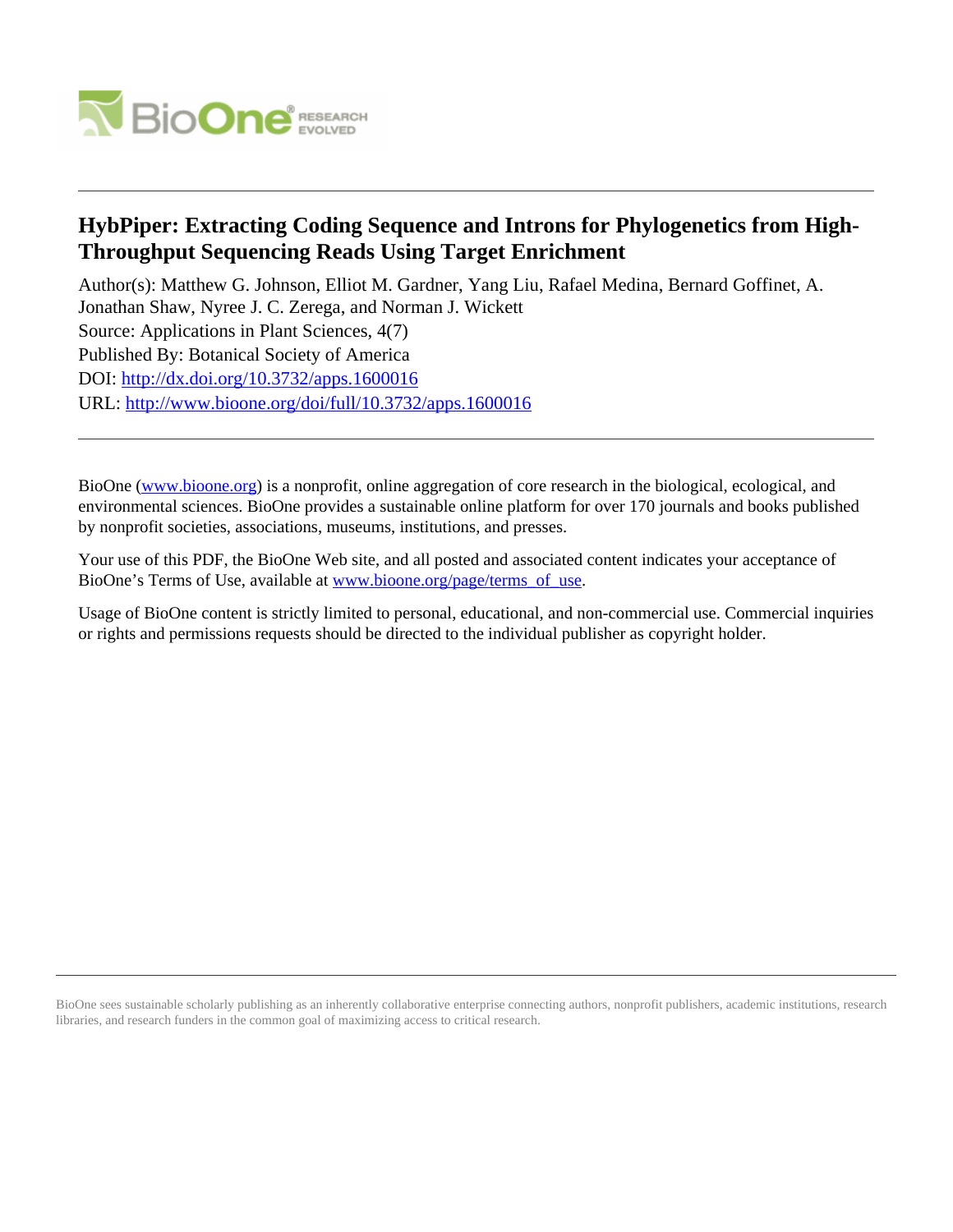

SOFTWARE NOTE

## **HybPiper: Extracting coding sequence and introns for phylogenetics from high-throughput sequencing reads using target enrichment**<sup>1</sup>

MATTHEW G. JOHNSON<sup>2,6</sup>, ELLIOT M. GARDNER<sup>2,3</sup>, YANG LIU<sup>4</sup>, RAFAEL MEDINA<sup>4</sup>, BERNARD GOFFINET<sup>4</sup>, A. JONATHAN SHAW<sup>5</sup>, NYREE J. C. ZEREGA<sup>2,3</sup>, AND NORMAN J. WICKETT<sup>2,3</sup>

2Chicago Botanic Garden, 1000 Lake Cook Road, Glencoe, Illinois 60022 USA; 3Plant Biology and Conservation, Northwestern University, 2205 Tech Drive, Evanston, Illinois 60208 USA; 4Department of Ecology and Evolutionary Biology, University of Connecticut, 75 N. Eagleville Road, Storrs, Connecticut 06269 USA; and 5Department of Biology, Duke University, Box 90338, Durham, North Carolina 27708 USA

- • *Premise of the study:* Using sequence data generated via target enrichment for phylogenetics requires reassembly of highthroughput sequence reads into loci, presenting a number of bioinformatics challenges. We developed HybPiper as a userfriendly platform for assembly of gene regions, extraction of exon and intron sequences, and identification of paralogous gene copies. We test HybPiper using baits designed to target 333 phylogenetic markers and 125 genes of functional significance in *Artocarpus* (Moraceae).
- *Methods and Results:* HybPiper implements parallel execution of sequence assembly in three phases: read mapping, contig assembly, and target sequence extraction. The pipeline was able to recover nearly complete gene sequences for all genes in 22 species of *Artocarpus*. HybPiper also recovered more than 500 bp of nontargeted intron sequence in over half of the phylogenetic markers and identified paralogous gene copies in *Artocarpus*.
- • *Conclusions:* HybPiper was designed for Linux and Mac OS X and is freely available at [https://github.com/mossmatters/HybPiper.](https://github.com/mossmatters/HybPiper)

**Key words:** bioinformatics; Hyb-Seq; phylogenomics; sequence assembly.

Targeted sequence capture, or target enrichment, has emerged as an efficient, cost-effective method for generating phylogenomic data sets for nonmodel organisms (Cronn et al., 2012). The procedure works by reducing genomic DNA complexity through the use of short (80 to 120 nucleotide) bait sequences that hybridize with template sequences. By selectively retaining only genomic fragments bound to baits, high-throughput sequencing libraries are enriched for target sequences. Many samples may be multiplexed and sequenced together, and target enrichment has the potential to generate DNA sequence for hundreds of loci and dozens of samples simultaneously. The methods for generating enriched libraries have been extensively described elsewhere (e.g., Gnirke et al., 2009; Mamanova et al., 2010).

1Manuscript received 10 February 2016; revision accepted 1 June 2016. We would like to thank A. DeVault at MycroArray for assistance optimizing the target enrichment protocol, and the Field Museum for use of its DNA sequencers. The authors thank B. Faircloth and two anonymous reviewers for helpful comments on an earlier version of the manuscript. This research was funded by National Science Foundation grants to A.J.S. (DEB-1239980), B.G. (DEB-1240045 and DEB-1146295), N.J.W. (DEB-1239992), and N.J.C.Z. (DEB-0919119), and by a grant from the Northwestern University Institute for Sustainability and Energy (N.J.C.Z.). Data generated for this study can be found at www.artocarpusresearch.org, <www.datadryad.org> (http://dx.doi.org/10.5061/dryad.3293r), and the NCBI Sequence Read Archive (SRA; BioProject PRJNA301299).

6Author for correspondence: mjohnson@chicagobotanic.org

```
doi:10.3732/apps.1600016
```
Several recent papers have demonstrated the efficacy of target enrichment to resolve relationships in a variety of organisms (Mandel et al., 2014; Mariac et al., 2014; Bragg et al., 2015). In one strategy, ultra-conserved elements can be used to anchor baits in slow-evolving portions of the genome, and analysis is focused on more variable flanking regions (Faircloth et al., 2012; Lemmon et al., 2012). Another approach is to focus on exon sequences, because reference sequences across phylogenetic scales can be efficiently generated using transcriptome sequencing (Bi et al., 2012; Hugall et al., 2016). An extension of this approach is Hyb-Seq (Weitemier et al., 2014), which combines exon capture with genome skimming of a "splash zone" intronic and intergenic regions that flank target exons, potentially of use for shallower phylogenetic applications.

In previously published studies using Hyb-Seq data, three main bioinformatics issues have arisen: (1) how to efficiently sort high-throughput sequencing reads into separate loci (e.g., Stull et al., 2013), (2) how to assemble sequences at each locus that can be aligned for phylogenetic inference (e.g., Stephens et al., 2015), and (3) how to extend sequence recovery beyond the coding sequence into the more variable intron regions (e.g., Folk et al., 2015). Data need to be handled in an efficient, streamlined manner because many Hyb-Seq projects involve dozens or hundreds of samples.

We developed HybPiper to efficiently turn sequencing reads generated by the Hyb-Seq method into organized gene files ready for phylogenetic analysis. HybPiper is a suite of Python scripts that wrap and organize bioinformatics tools for target sequence extraction from high-throughput sequencing reads. The primary

*Applications in Plant Sciences* 2016 4(7): 1600016; http://www.bioone.org/loi/apps © 2016 Johnson et al. Published by the Botanical Society of America. This work is licensed under a Creative Commons Attribution License (CC-BY-NC-SA).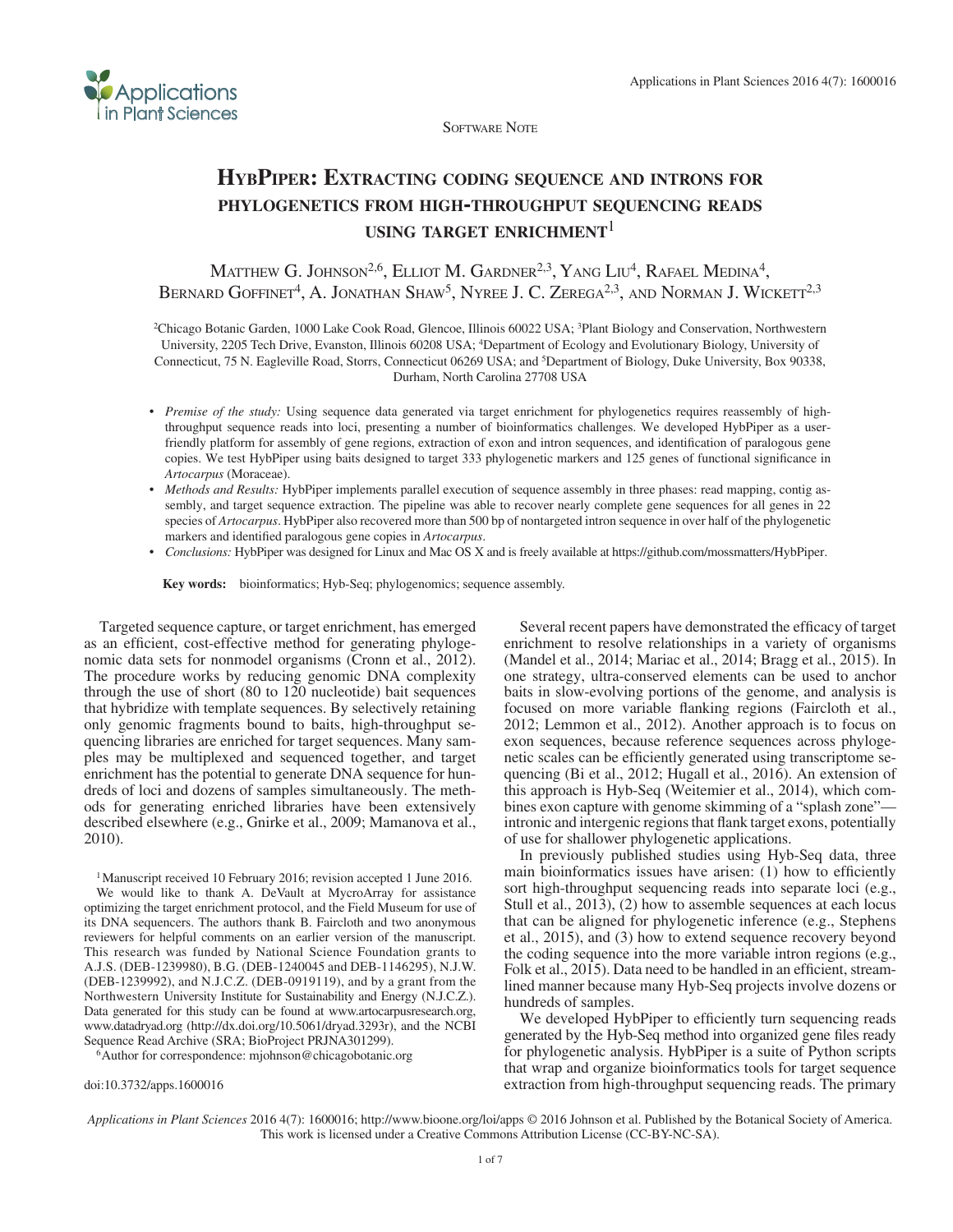output of the pipeline is a nucleotide and translated amino acid sequence for every gene that can be assembled from the sequencing reads. HybPiper also includes several postprocessing scripts for retrieving sequences from multiple samples run through the pipeline, visualization of summary statistics such as recovery efficiency and coverage depth, and extraction of flanking intron sequences. We designed the pipeline to be easy-to-use in a modular design that allows the user to rerun portions of the pipeline to adapt parameter settings (i.e., *E*-value thresholds, assembly coverage cutoffs, or percent identity filters) for individual samples as needed. Although other bioinformatics pipelines are available to process target enrichment data, such as PHYLUCE (Faircloth, 2015) and alignreads.py (Straub et al., 2011), HybPiper is designed specifically for the Hyb-Seq approach: targeting exons and flanking intron regions.

#### METHODS AND RESULTS

*Input data*—Here, we demonstrate the utility of HybPiper using 22 species of *Artocarpus* J. R. Forst. & G. Forst. (Moraceae) and six outgroups. Sequencing libraries were hybridized to a bait set comprising 458 target nuclear coding regions. We describe the development of bait sequences from a draft genome sequence in a companion paper (Gardner et al., 2016). Briefly, 333 loci intended for phylogenetic analysis were selected by identifying long exons homologous between the *Artocarpus* draft genome and the published genome of *Morus notabilis* C. K. Schneid. (Moraceae) (He et al., 2013). For the "phylogenetic genes," the bait set included 120-bp baits designed from both *Artocarpus* and *Morus* sequences. A set of 125 additional genes were targeted for their functional significance: 98 MADS-box genes and 27 genes that have been implicated in floral volatiles. For the genes of functional significance, baits were designed from the *A. camansi* Blanco draft genome alone (Gardner et al., 2016). A set of 20,000 baits (biotinylated RNA oligonucleotides, the smallest MYbaits kit) with 3× tiling was manufactured by MYcroarray (Ann Arbor, Michigan, USA).

Sequencing libraries for 22 *Artocarpus* species and two of the outgroups (Table 1) were prepared with the Illumina TruSeq Nano HT DNA Library Preparation Kit (Illumina, San Diego, California, USA) following the manufacturer's protocol, with a target mean insert size of 550 bp. Libraries were hybridized to the bait set in four pools of six libraries each at 65°C for approximately 18 h, following the manufacturer's protocol. The enriched libraries were reamplified with 14 PCR cycles. The four pools of enriched libraries were sequenced together in a single flow cell of Illumina MiSeq (600 cycle, version 3 chemistry). This run produced 9,503,831 pairs of 300-bp reads. Four additional outgroup libraries generated in a separate hybridization were sequenced as part of a separate run and generated an additional 3,716,390 pairs of reads. Demultiplexed and adapter-trimmed reads (cleaned automatically by Illumina BaseSpace) were quality trimmed using Trimmomatic (Bolger et al., 2014), with a quality cutoff of 20 in a 4-bp sliding window, discarding any reads trimmed to under 30 bp. Only pairs with both mates surviving were used for HybPiper. An average of 391,505 reads per sample survived the trimming process across all 28 samples. The reads have been deposited in the National Center for Biotechnology Information (NCBI) Sequence Read Archive (Bio-Project PRJNA301299).

The inputs of HybPiper are the read file (or files, for paired-end data) and a curated "target file." HybPiper is built to operate at the locus level; if target sequences were designed from multiple exons within the same gene, these may be concatenated (with no gaps or intervening sequence) to generate a single coding sequence for each gene. This allows HybPiper to detect intron sequences during coding sequence extraction. In the case of the *Artocarpus*/*Morus* bait set, two orthologous sequences are retrieved for most loci. The presence of multiple sequences for each locus is specified in the sequence IDs within the target file; for example, "*Artocarpus*-g001" and "*Morus*-g001" indicate to HybPiper that both sequences represent locus g001. Phase 1 of HybPiper, in part, determines which sequence is the more appropriate reference sequence for each gene and sample separately. This flexibility allows the use of the same target file for samples that span a wide range of phylogenetic distances. Additional orthologous sequences for each gene may be added to the target file as desired by the user, which may increase the efficiency of sorting reads and generate new orthologous loci for phylogenetics.

*Phase 1: Sorting sequencing reads by target gene***—**Target enrichment is typically conducted on multiple samples that have been pooled during bait hybridization and sequencing. HybPiper maps reads against the target genes for each sample separately. This is a different procedure than several other target enrichment analysis pipelines (Straub et al., 2011; Bi et al., 2012; Faircloth, 2015), which typically begin with de novo assembly for each sample, and then attempt to match contigs to target loci. In HybPiper, reads are first sorted based on whether they map to a target locus. We explored two methods for aligning reads to the targets: (1) BLASTX (Camacho et al., 2009), which uses peptide sequences as a reference, and (2) BWA (Li and Durbin, 2009), which uses nucleotide sequences. In principle, the BLASTX approach should be more forgiving to substitutions between the target sequence and sample reads, because alignments are conducted at the peptide level and may detect similarity between more distant sequences than BWA. The BWA approach may result in fewer overall reads mapping to a distantly related target sequence, but is several times faster than the BLASTX method.

HybPiper sorts reads into separate directories for each gene using Biopython (Cock et al., 2009) to efficiently parse the FASTA format. In our tests of the BLASTX method, we set an *E*-value threshold of  $1 \times 10^{-5}$  to accept alignments, but the user can change this. For the BWA method, all alignable reads are sorted into each gene directory using a Python wrapper around SAMtools (Li et al., 2009). We calculate the enrichment efficiency as the percentage of trimmed, filtered reads that were sorted into a gene directory.

For the *Artocarpus* reads, an average of 71.9% of reads were on target (range 64.4–79.9%), based on the BLASTX method. Enrichment efficiency was lower for some of the outgroup samples, which ranged from just 5.0% for *Antiaropsis* K. Schum. to 71.6% for *Ficus* L. To address whether the presence of duplicate reads affects our estimate of enrichment efficiency, we removed paired duplicate reads using SuperDeduper (http://dstreett.github.io/Super-Deduper/). Most samples had between 6% and 18% duplicate read pairs, and a similar percentage of the duplicate read pairs mapped to the target loci [\(Appendix S1](http://www.bioone.org/doi/suppl/10.3732/apps.1600016/suppl_file/apps.1600016_ s1_s2_s3_s5_s6.xlsx)). One outlier was *Ficus*, which had 34% duplicate reads, 42% of which mapped to targets. After adjusting for duplicate reads, our estimates of enrichment efficiency were reduced by about 4% on average (Table 1). Removing duplicate reads did not affect the extraction of exon sequences in HybPiper for this data set.

The phylogenetic distance to *Artocarpus* did not seem related to percent enrichment. However, the two outgroup samples that were pooled in a hybridization with *Artocarpus* in the first sequencing run had much lower enrichment efficiency than ingroup samples (Table 1). This suggests that multiplexing at the hybridization stage should be nonrandom, and only libraries of taxa that are relatively equidistant from the taxa used to design the bait sequences should be pooled. This strategy has been previously recommended in other studies (McGee et al., 2016).

*Phase 2: Sequence assembly***—**Some previous methods for target enrichment assembly have used mapping-based approaches to reassemble target loci (Straub et al., 2011; Hugall et al., 2016), which may be inefficient when there is high sequence divergence between the sample reads and the target reference. HybPiper instead conducts a de novo assembly for each gene separately; reads are assembled into contiguous sequences (contigs) using SPAdes (Bankevich et al., 2012). Multiple contigs may be assembled per gene, due to incomplete sequencing of intron sequences, paralogous gene sequences, or alleles. Additional contigs may be assembled from weakly aligning reads with low identity to the target sequences. These contigs are sorted by sequencing depth and are aligned to the reference protein sequence in the next phase. HybPiper decreases the amount of time needed for assembly and alignment stages by using GNU Parallel, a tool for executing commands simultaneously, using the multiple threads available on modern processors (Tange, 2011).

*Phase 3: Alignment of exons***—**In 333 of 458 genes in our test data set, baits were designed from homologous sequences in the *A. camansi* draft genome and the previously published *M. notabilis* genome. For each gene, HybPiper decides whether the *Artocarpus* or *Morus* target sequence should serve as the reference by tallying all alignment scores from reads aligned to the gene during Phase 1. In the BWA version of the alignment, the "mapping score" is tallied for all reads mapping to the target gene; for the BLASTX method, the bit score is used.

Target enrichment is generally carried out using genomic DNA; however, bait sequences are often designed from only the coding regions of a target, such as assembled transcripts. To extract the coding sequence portion of the assembled contigs that likely contain partial intron sequence, HybPiper uses Exonerate (Slater and Birney, 2005). For each target, assembled contigs are aligned to target peptide sequences using the "protein2genome" alignment model. If the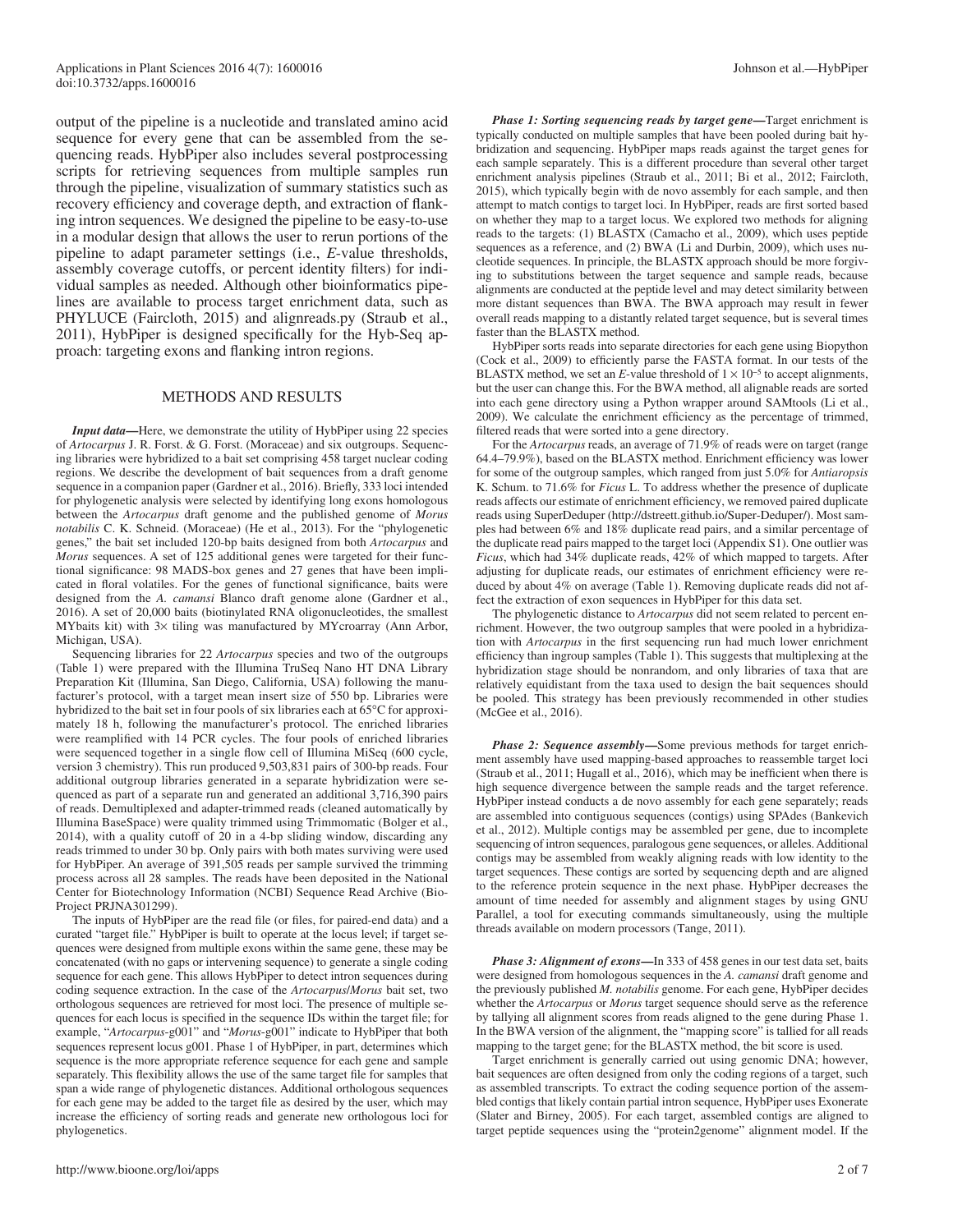| Sample ID       | Species                                                       | Pool<br>Run                                                                               | Paired reads        | Paired surviving QC | Percent reads on target | Genes recovered | Subgenus/Tribeª           |
|-----------------|---------------------------------------------------------------|-------------------------------------------------------------------------------------------|---------------------|---------------------|-------------------------|-----------------|---------------------------|
|                 |                                                               |                                                                                           |                     |                     |                         |                 |                           |
| NZ866           | Artocarpus odoratissimus Blanco                               | 4                                                                                         | 237,638             | 212,318             | 70.1                    | 456             | Artocarpus                |
| NZ728           | Artocarpus rigidus Blume                                      |                                                                                           | 657,701             | 592,305             | 75.2                    | 458             | Artocarpus                |
| NZ739<br>NZ606  | Artocarpus lanceifolius Roxb.<br>Artocarpus anisophyllus Miq. |                                                                                           | 410,273<br>507,744  | 343,182<br>456,512  | 73.8<br>65.3            | 456<br>457      | Artocarpus                |
| NZ814           | Artocarpus brevipedunculatus (F. M. Jarrett)<br>C.C. Berg     | $\alpha$ $\alpha$ $-$                                                                     | 757,804             | 697,873             | 76.7                    | 458             | Artocarpus<br>Artocarpus  |
| NZ612           | Artocarpus kemando Miq.                                       |                                                                                           | 590,801             | 502,324             | 68.1                    | 458             | Artocarpus                |
| EG92            | Artocarpus tamaran Becc.                                      |                                                                                           | 422,739             | 383,077             | 68.4                    | 458             | Artocarpus                |
| EG87            | Artocarpus elasticus Reinw. ex Blume                          | 4                                                                                         | 508,620             | 456,063             | 72.6                    | 458             | Artocarpus                |
| NZ771           | Artocarpus sericicarpus F. M. Jarrett                         |                                                                                           | 437,596             | 368,357             | 71.7                    | 458             | Artocarpus                |
| NZ946           | Artocarpus teysmannii Miq.                                    |                                                                                           | 409,715             | 379,410             | 64.7                    | 457             | Artocarpus                |
| $MW\_lowii-2$   | Artocarpus lowii King                                         |                                                                                           | 417,260             | 350,643             | 72.4                    | 458             | Artocarpus                |
| NZ780<br>NZ918  | Artocarpus excelsus F. M. Jarrett                             |                                                                                           | 296,053<br>328,567  | 291,565             | 64.7                    | 458             | Artocarpus                |
| <b>EG98</b>     | Artocarpus heterophyllus Lam.<br>Artocarpus integer Merr.     | 4 m 4 w w 0 4 0 0 4 4 6 0 0                                                               | 634,153             | 273,231<br>523,372  | <b>64.4</b><br>75.5     | 458<br>457      | Cauliflori<br>Cauliflori  |
| NZ694           | Artocarpus peltatus Merr.                                     |                                                                                           | 444,734             | 369,717             | 72.4                    | 458             | Pseudojaca                |
| NZ687           | Artocarpus primackii Kochumnen                                |                                                                                           | 353,376             | 316,194             | 75.7                    | 458             | Pseudojaca                |
| NZ420           | Artocarpus lacucha Roxb. ex Buch.-Ham.                        |                                                                                           | 425,368             | 386,539             | 77.9                    | 457             | Pseudojaca                |
| NZ911           | Artocarpus nitidus Trécul                                     |                                                                                           | 403,279             | 340,166             | 72.3                    | 457             | Pseudojaca                |
| NZ402           | Artocarpus thailandicus C. C. Berg                            |                                                                                           | 208,369             | 188,696             | 77.5                    |                 | Pseudojaca                |
| NZ929           | Artocarpus fretessii Tiejsm. & Binn. ex Hassk.                |                                                                                           | 385,183             | 345,495             | 76.0                    | 458             | Pseudojaca                |
| GW1701<br>NZ609 | Artocarpus sepicanus Diels                                    |                                                                                           | 146,460             | 129,755<br>478,292  | 74.4<br>72.8            | 458<br>457      | Artocarpus]               |
| NZ281           | Artocarpus limpato Miq.<br>Antiaropsis decipiens K. Schum.    |                                                                                           | 520,398<br>,122,018 | 866,706             | 5.0                     | 380             | Castilleae<br>Prainea     |
| EG139           | Maclura pomifera (Raf.) C. K. Schneid.                        | ᆉ<br>$\begin{array}{c} \mathcal{O} & \mathcal{O} & \mathcal{O} & \mathcal{O} \end{array}$ | 441,498             | 236,834             | 56.7                    | 417             | Maclureae                 |
| <b>EG78</b>     | Streblus glaber Corner                                        |                                                                                           | 484,680             | 297,401             | 23.9                    | 392             | Moreae                    |
| EG30            | Ficus macrophylla Desf. ex Pers.                              |                                                                                           | 522,294             | ,047,142            | 71.6                    | 423             | Ficeae                    |
| NZ311           | Dorstenia hildebrandtii Engl.                                 |                                                                                           | 91,831              | 83,447              | 16.3                    | 294             | Dorstenieae               |
| NZ874           | Parartocarpus venenosus Becc.                                 |                                                                                           | 54,069              | 45,534              | 31.4                    | 378             | unnamed tribe-level clade |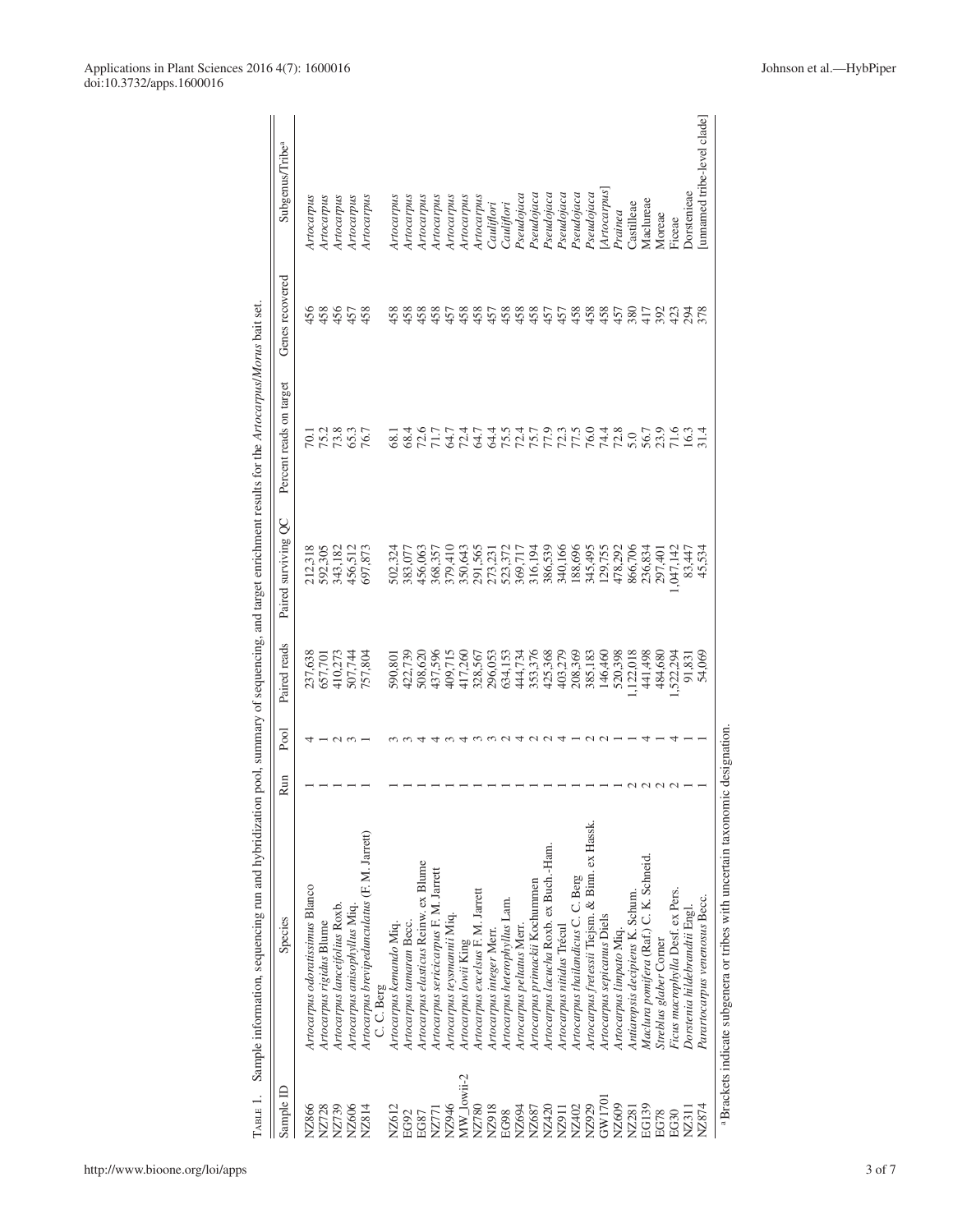BWA method was used for alignment, the peptide sequence is generated by direct translation using Biopython. Sample sequences homologous to the reference coding sequence are extracted in FASTA format with a customized header specifying alignment start and end locations and percent identity between the sample and reference, using the "roll your own" feature in Exonerate.

Within HybPiper, Exonerate (Slater and Birney, 2005) is used to extract likely coding sequences (introns removed) aligned to the reference protein sequence. These alignments must be nonoverlapping and exceed a percent identity threshold (default: 60%) between the contig and the protein sequence. Alignments are sorted by position (relative to the reference sequence), and the longest contig that does not overlap with other contigs is retained. However, if the overlap between the ends of two contig alignments is less than 20 bp, both contigs are retained. This is to reduce errors in alignment at the ends of exons. Any contigs with slightly overlapping ranges are concatenated into a "supercontig" and a second Exonerate analysis is conducted to detect the true intron-exon junctions. At this stage, the coding sequence that aligns to the reference amino acid sequence and statistics about the contigs retained are saved into the gene sequence directory.

*Identification of paralogous sequences, alleles, or contaminants***—**In many target enrichment analysis pipelines, correct orthology of enriched sequences is inferred using BLAST searches to the target proteome (e.g., Bi et al., 2012; Bragg et al., 2015), but this method will be inefficient when genomic resources in the target taxa are incomplete. In HybPiper we provide a streamlined method for identification of potential paralogs that can be further analyzed using gene phylogenies. Typically, if HybPiper identifies a single contig that subsumes the range of other contigs, it is retained and the smaller contigs are discarded. However, sequences assembled using SPAdes occasionally result in multiple, long contigs, each representing the entire target sequence. During the extraction of exon sequences, the HybPiper script exonerate\_hits.py identifies contigs that span more than 85% of the length of the reference sequence. HybPiper will generate a warning that indicates multiple long-length matches to the reference sequence have been found. HybPiper chooses among multiple full-length contigs by first using a sequencing coverage depth cutoff—if one contig has a coverage depth 10 times (by default) greater than the next best full-length contig, it is chosen. If the sequencing depth is similar among all full-length contigs, the percent identity with the reference sequence is used as the criterion. Genes for

which multiple long-length sequences exist should be examined further to detect whether they represent paralogous genes, alleles, or contaminants. We discuss identification of paralogs in more detail below (see "Separating paralogous gene copies in *Artocarpus*").

*Extraction of flanking intron sequences***—**Following the identification of exon sequences in the assembled contigs, HybPiper attempts to identify intron regions flanking the exons using the script "intronerate.py." This is done by rerunning Exonerate on the supercontigs used in Phase 3 and retaining the entire gene sequence, rather than just the exon sequence. Even if the entire intron was not recovered, Exonerate can detect the presence of splice junctions based on the alignment of the supercontig to the reference protein sequence. HybPiper generates an annotation of the supercontig in genomic feature format (GFF). The annotations are sorted and filtered in the same manner as the exon sequences during Phase 3 (alignment of exons) of the main HybPiper script, to remove overlapping annotations. Following the intron annotation, HybPiper also produces two additional sequence files at each locus: (1) the supercontig and (2) only the intron sequences (exons removed from supercontig).

*Postprocessing: Visualization of recovery efficiency***—**After running HybPiper on multiple samples, we have provided a series of helper scripts to collect and visualize summary statistics across samples. Running these scripts from a directory containing all of the output of each sample takes advantage of the standardized directory structure generated by HybPiper. The script get\_gene\_lengths.py will summarize the length of the sequences recovered and will return a warning if a sequence is more than 50% longer than the corresponding target sequence. This file can be used as the input for an R script included with HybPiper (gene\_recovery\_heatmap.R) to visualize the recovery efficiency using a heat man  $(Fio 1)$ .

In the heat map, each row represents a sample, and each column represents a target. Each cell is shaded based on the length of the sequence recovered by HybPiper for that gene, as a percentage of the length of the reference sequence. The heat map can be used as a first glance at the efficiency of target recovery and help identify difficult-to-recover loci (columns with lighter shading) and lowenrichment samples (rows with lighter shading).

For the *Artocarpus* data set, we were able to recover the vast majority of loci for in-group samples (Table 2). Using 10 processors on a Linux computer,



Fig. 1. Heat map showing recovery efficiency for 458 genes enriched in *Artocarpus* and other Moraceae and recovered by HybPiper using the BWA method. Each column is a gene, and each row is one sample. The shade of gray in the cell is determined by the length of sequence recovered by the pipeline, divided by the length of the reference gene (maximum of 1.0). Three types of genes were enriched: phylogenes (left), MADS-box genes (center), and volatiles (right) for 22 *Artocarpus* samples (top) and six outgroup species (bottom). Full data for this chart can be found in [Appendices S2](http://www.bioone.org/doi/suppl/10.3732/apps.1600016/suppl_file/apps.1600016_%20s1_s2_s3_s5_s6.xlsx) and [S3.](http://www.bioone.org/doi/suppl/10.3732/apps.1600016/suppl_file/apps.1600016_ s1_s2_s3_s5_s6.xlsx)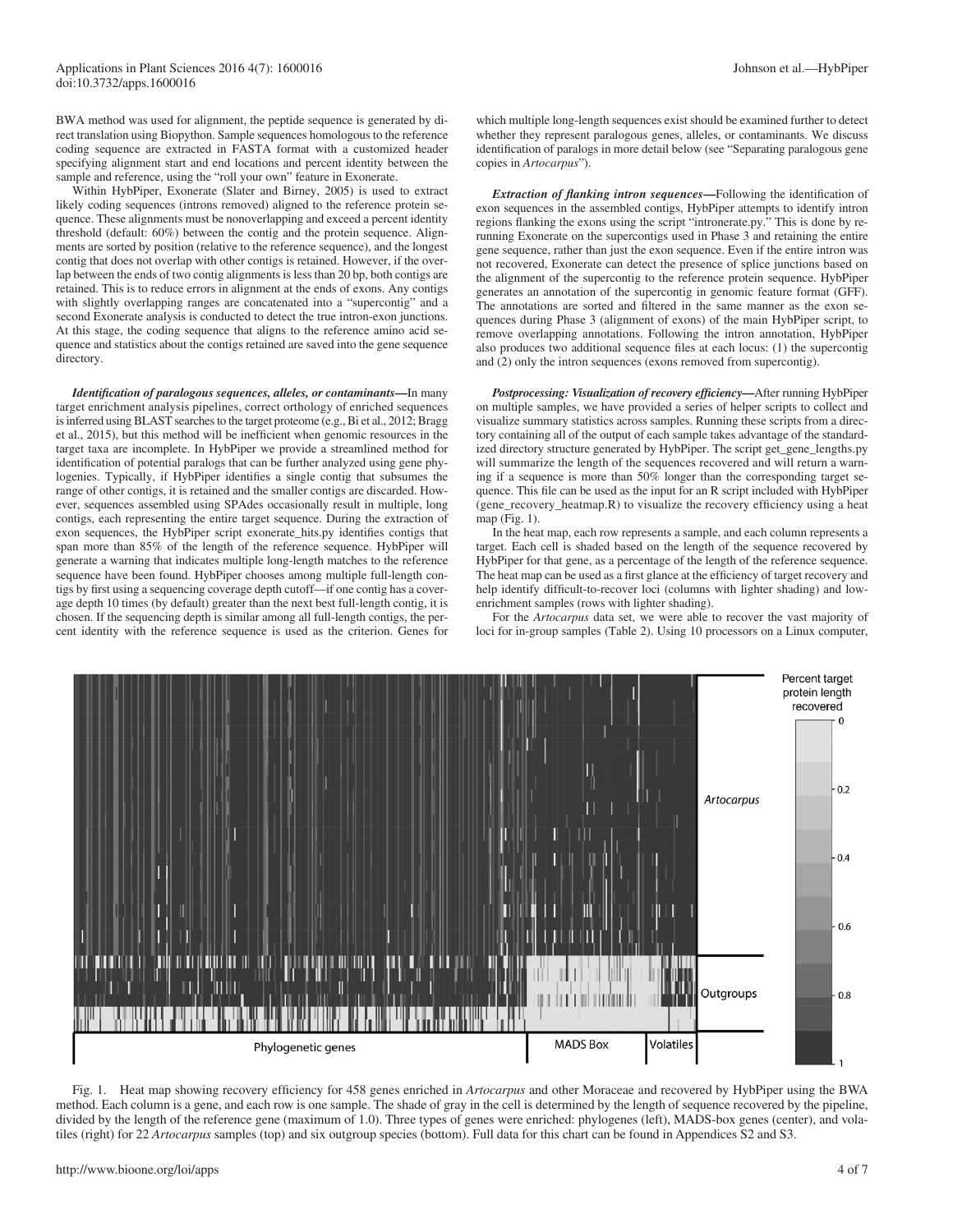| TABLE 2. Recovery efficiency of HybPiper for 22 Artocarpus and six other Moraceae, using two methods for assigning reads to loci—BLASTX (mapping |  |
|--------------------------------------------------------------------------------------------------------------------------------------------------|--|
| to protein sequences) and BWA (mapping to nucleotide sequences).                                                                                 |  |

|                             |    | <b>BLASTX</b> method |          |           | <b>BWA</b> method |          |                  |
|-----------------------------|----|----------------------|----------|-----------|-------------------|----------|------------------|
| Taxon                       | N  | Phylogenetic loci    | MADS box | Volatiles | Phylogenetic loci | MADS box | <b>Volatiles</b> |
| Total genes in array        |    | 333                  | 98       | 27        | 333               | 98       | 27               |
| Artocarpus subg. Artocarpus | 12 | 329.6                | 96.4     | 26.4      | 331               | 94       | 26.5             |
| Artocarpus subg. Cauliflori |    | 328.5                | 96.5     | 26.5      | 330.5             | 93       | 26.5             |
| Artocarpus subg. Pseudojaca | h  | 326.7                | 95.3     | 26.2      | 329.8             | 89.3     | 26.2             |
| Artocarpus (other)          |    | 326                  | 95       | 26        | 327               | 87.5     | 25.5             |
| Antiaropsis                 |    | 257                  | 41       | 13        | 259               | 8        | 10               |
| Maclura                     |    | 307                  | 53       | 21        | 299               | 10       | 19               |
| <b>Streblus</b>             |    | 318                  | 30       | 17        | 315               |          | 17               |
| Ficus                       |    | 315                  | 56       | 25        | 311               |          | 20               |
| Dorstenia                   |    | 135                  | 15       |           | 118               |          |                  |
| Parartocarpus               |    | 127                  | 21       |           | 120               |          |                  |

*Note*: *N* = number of individuals sampled.

HybPiper completed in about 9 h using the BWA method and 24 h using BLASTX for all 28 samples. For all samples, including outgroups, HybPiper was able to recover the 333 "phylogenetic genes" with more efficiency than the MADS-box or "volatile" genes. For instance, HybPiper recovered 93% (311 of 333) of the phylogenetic loci for *Ficus*, but just 30% (37/125) of the MADS-box and volatile loci using the BWA method (Table 2). The most likely explanation for this is that the phylogenetic loci had bait sequences derived from two different sources (*Artocarpus* baits and *Morus* baits). The remaining 125 loci had baits designed only from *Artocarpus* draft genome sequence. Substitutions between the *Artocarpus* sequences and our outgroup samples may have reduced the hybridization efficiency for the MADS-box and volatile genes. The dissimilarity between target sequence and sample sequences was compounded by using the BWA method, which allows for less dissimilarity than the BLASTX method for aligning reads (Table 2). Additional information about the recovery of loci using the BLASTX and BWA methods can be found in the supplemental material ([Appendices S2](http://www.bioone.org/doi/suppl/10.3732/apps.1600016/suppl_file/apps.1600016_ s1_s2_s3_s5_s6.xlsx) and [S3](http://www.bioone.org/doi/suppl/10.3732/apps.1600016/suppl_file/apps.1600016_ s1_s2_s3_s5_s6.xlsx)).

Alternatively, the increased hybridization efficiency for the phylogenetic genes may be the result of twice as many bait sequences for each target. The pooling strategy, during hybridization and sequencing, may have also had an effect. In our first sequencing run, the two outgroup species had about one third of the average number of reads, and about one tenth the average number of reads on target, compared to the *Artocarpus* species. Therefore, pooling outgroup samples together in separate hybridizations may be advisable in future Hyb-Seq analyses.

*Recovery of intron sequences in* **Artocarpus—**The utility of phylogenomic approaches is maximized when the resolution at individual loci is sufficient for the phylogenetic depth of the analysis (Salichos and Rokas, 2013). This is especially true for "species tree" methods that require gene tree reconstructions as input (Mirarab et al., 2014). For adaptive radiations and species complexes, ultraconserved elements may not be variable enough to resolve internodes with only a few parsimony informative characters per locus (Smith et al., 2013; e.g., Giarla and Esselstyn, 2015; Manthey et al., 2016). Newer sequencing technologies, such as the  $2 \times 300$  (paired-end) MiSeq chemistry from Illumina, produce reads that are longer than the typical bait length, resulting in sequence fragments containing pieces of exon (i.e., on-target) that may also extend hundreds of base pairs into intron or intergenic regions. This is an attractive solution because the same bait sets designed for deeper phylogenetic questions, where exon variability may be sufficient, could also be used at shallower scales.

We explored the capture efficiency of intron regions in the *Artocarpus* bait set by aligning reads of *Artocarpus* samples to the reference genome scaffolds using BWA. Two patterns emerged: for short introns (<500 bp), little difference was detected in the depth of coverage between exons and introns (Fig. 2). For longer introns, depth steadily decreased but was typically still above 10× up to 500 bp away from the end of the exon (Fig. 2), even with duplicate reads removed [\(Appendix S4](http://www.bioone.org/doi/suppl/10.3732/apps.1600016/suppl_file/apps.1600016_s4.pdf)). This suggests that long-read technologies such as MiSeq  $2 \times 300$  paired-end sequencing are well-suited for recovering intronic regions using Hyb-Seq.

Recent studies have explored the feasibility of using introns extracted from Hyb-Seq (Folk et al., 2015; Brandley et al., 2015), but have not presented an automated method for extracting intron sequence from capture data. HybPiper can generate "supercontigs" containing all assembled contigs (exon and intron

sequence) for a gene. This sequence is annotated in genome feature format (GFF), which can be used to extract intronic and/or intergenic regions into separate files for alignment and analysis. We observe the greatest reliability of extracting intronic regions by generating multiple sequence alignments of the supercontigs from multiple samples. The exon regions serve as an anchor for the alignment, and extraneous sequence that appears in only one or a few sequences can be trimmed by downstream analysis, such as trimAl (Capella-Gutierrez et al., 2009).

For the 333 loci developed as phylogenetic markers, extracting intron data vs. exon data alone using HybPiper increased the average length of the loci from 1135 bp (range 201–3171 bp) to 1784 bp (range 528–4267 bp) ([Appendix S5](http://www.bioone.org/doi/suppl/10.3732/apps.1600016/suppl_file/apps.1600016_ s1_s2_s3_s5_s6.xlsx)). When all samples were aligned using MAFFT and trimmed using trimAl, the total alignment length increased to 594,149 bp and added 138,982 characters to the concatenated alignment. The number of parsimony informative characters within *Artocarpus* increased from 35,935 using exons only to 138,932 using supercontigs. Intron sequence recovery efficiency was variable across the loci; for 54 loci the full alignment length was within 100 bp of the exon-only alignment. In contrast, 172 loci had a final alignment length 500 bp or longer than that of exons alone.

*Separating paralogous gene copies in* **Artocarpus—**The genus *Artocarpus* has undergone at least one whole genome duplication since its divergence from the rest of the Moraceae (Gardner et al., 2016). As a result, many genes that appear single copy in the *Morus* reference genome are multicopy in *Artocarpus*. HybPiper identified paralogous gene copies in *Artocarpus* for 123 of our 333 phylogenetic loci [\(Appendix S6](http://www.bioone.org/doi/suppl/10.3732/apps.1600016/suppl_file/apps.1600016_ s1_s2_s3_s5_s6.xlsx)). For these genes, multiple full-length contigs were assembled with similar sequencing coverage. To investigate the paralagous copies further, we extracted the paralogous exon sequence from each contig using two scripts included in HybPiper: paralog\_investigator.py identifies whether multiple contigs that are at least 85% of the target reference length are present and flags these as possible paralogs. It then extracts exon sequences from putative paralogs using exonerate\_hits.py. A second script, paralog\_retriever.py, collects the inferred paralogous sequences across many samples for one gene. If no paralogs are identified for a sample, the coding sequence extracted during Phase 3 of the main script is included.

We generated gene family phylogenies for several genes where multiple copies were identified in *Artocarpus*. Nucleotide sequences were aligned using MAFFT (Katoh and Standley, 2013) (--localpair --maxiterate 1000) and phylogenies were reconstructed using RAxML using a GTRGAMMA substitution model and 200 "fast-bootstrap" pseudoreplicates. In each case, two separate clades of *Artocarpus* samples are observed [\(Appendix S7](http://www.bioone.org/doi/suppl/10.3732/apps.1600016/suppl_file/apps.1600016_s7.pdf)), indicating that the multiple full-length contigs likely result from the paleopolyploidy event, and that they can be distinguished by HybPiper. For further phylogenetic analysis, the paralog with the highest percent identity to the *Artocarpus camansi* reference genome sequence was selected for each sample, because this paralog represents the closest homology to the sequence from which the baits were designed.

*Phylogeny reconstruction***—**After running HybPiper on multiple samples, multisequence FASTA files can be generated for each gene using a script included with the pipeline (retrieve\_sequences.py). After aligning each gene separately with MAFFT, we reconstructed phylogenies with two nucleotide supermatrix data sets, (1) the full matrix and (2) the exons alone, in RAxML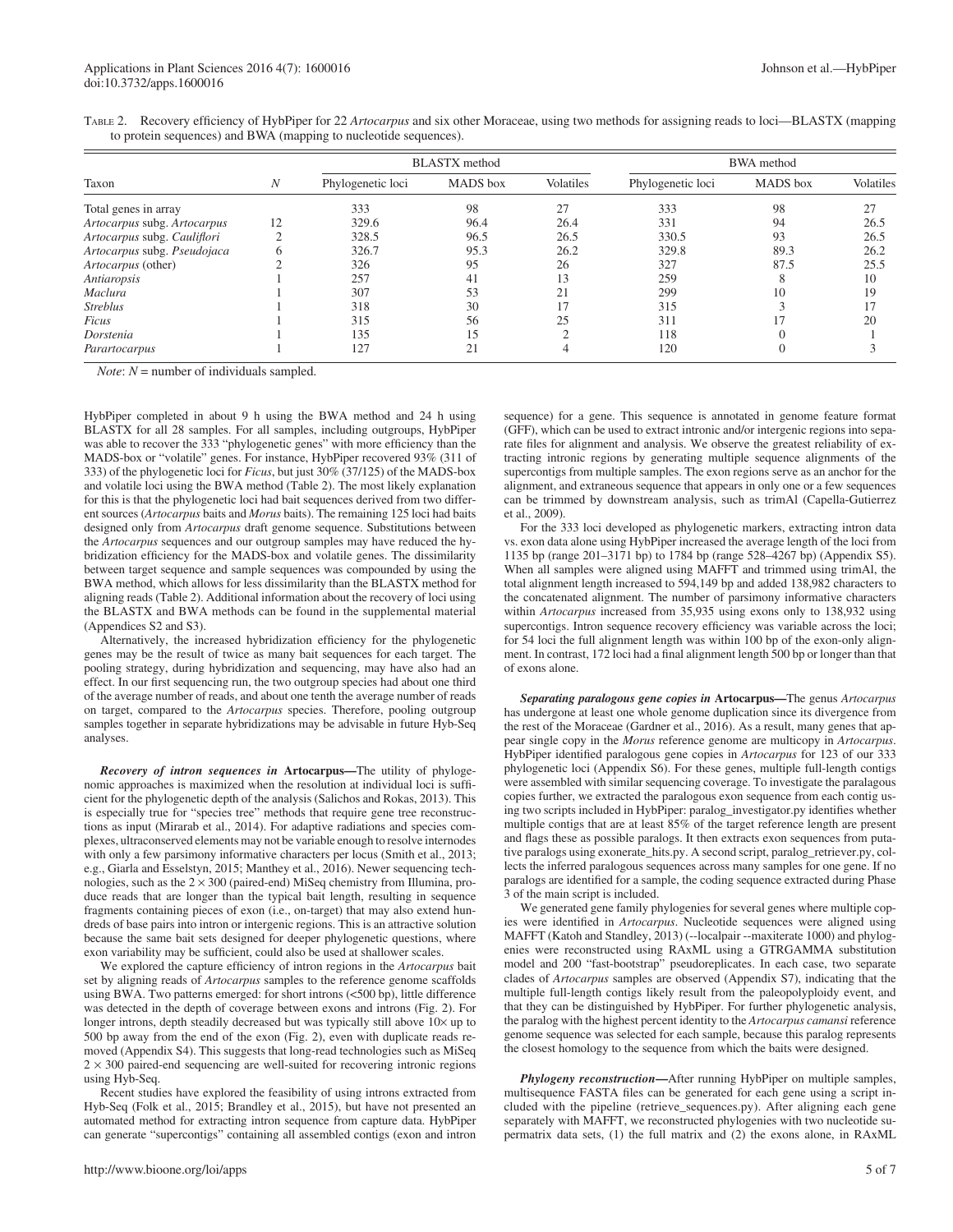

Fig. 2. Depth-of-coverage plots for four exemplar loci based on reads aligned to the *Artocarpus camansi* draft genome. Each gray line represents a rolling average depth across 50 bp for one of 22 *Artocarpus* species. The dark line represents the average depth of coverage. Red bars indicate the location of exon boundaries predicted in the *Artocarpus camansi* draft genome.

(Stamatakis, 2014) using a separate GTRGAMMA partition for each locus, along with 200 "fast-bootstrap" pseudoreplicates.

The phylogenies are largely similar in topology and level of support ([Appendix S8\)](http://www.bioone.org/doi/suppl/10.3732/apps.1600016/suppl_file/apps.1600016_s8.pdf), particularly for most subgenera circumscribed by Zerega et al. (2010). Rearrangements or changes in bootstrap support are occasional and minor. Only one rearrangement was characterized by high support in both positions (*A. limpato* Miq.). Although the phylogenies are for the most part well resolved, they should be treated with caution due to the low taxon sampling (only 22 out of ca. 70 species). We recognize here that using a supermatrix approach alone is insufficient to fully understand the influence of conflicting gene-tree signal due to processes such as incomplete lineage sorting. We present, however, this phylogeny simply as an example of one possible analysis that can be performed

using the output of HybPiper. The output files generated by HybPiper are suitable for use with whichever phylogeny reconstruction method is favored by the user.

### **CONCLUSIONS**

HybPiper can be used to efficiently assemble gene regions from enriched sequencing libraries designed using the Hyb-Seq method, extract exon and intron sequences, and assemble sequence data that are ready to use in phylogenetic analysis. The